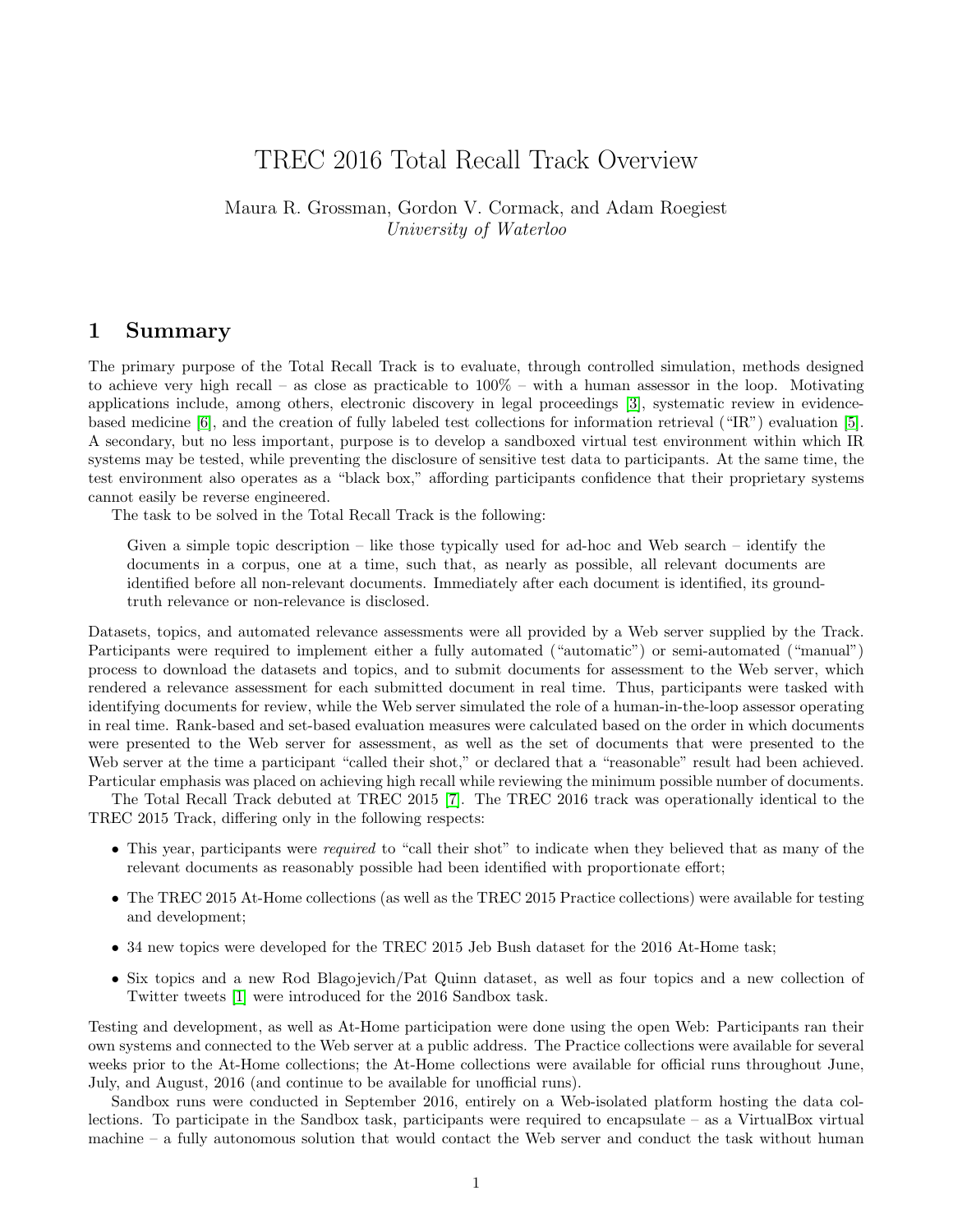intervention. The only feedback available to Sandbox participants consisted of summary evaluation measures showing the number of relevant documents identified, as a function of the total number of documents identified to the Web server for review.

To aid participants in the Practice, At-Home, and Sandbox tasks, as well as to provide a baseline for comparison, a Baseline Model Implementation ("BMI") was made available.<sup>[1](#page-1-0)</sup> BMI was run on all of the collections, and summary results were supplied to participants for their own runs, as well as for the BMI runs. The system architecture for the Track is detailed in a separate [2](#page-1-1)015 Notebook Draft paper titled Total Recall Track Tools Architecture Overview.<sup>2</sup>

The TREC 2016 Total Recall Track attracted five participants, including two industrial groups that submitted manual At-Home runs, one academic group that submitted only automatic At-Home runs, and two academic groups that submitted both automatic At-Home and Sandbox runs.

The 2016 At-Home collection, *athome4*, consisted of 34 topics and the same dataset of 290,000 Jeb Bush emails that was used in the TREC 2015 *athome1* collection (see [\[7\]](#page-6-3)). The topics were composed by the Track coordinators, and relevance assessments were rendered by NIST assessors, with guidance and quality assurance provided by the Track coordinators. Documents were selected for assessment using a combination of interactive search and judging [\[4\]](#page-6-5) and machine-learning techniques similar to those used for the TREC 2002 Filtering Track [\[8\]](#page-6-6).

The Sandbox collections consisted of two datasets and 10 topics. The Illinois collection consisted of 2.1M email messages from the administration of former Illinois Governors Blagojevich and Quinn, which were provided by the Illinois State Archive. In collaboration with the University of Illinois, six topics were identified and assessed by archive and university personnel. Documents were selected for review using a combination of interactive search and judging and machine learning as described above. The Twitter collection consisted of 800,000 tweets, with crowdsourced relevance assessments, for four topics [\[1\]](#page-6-4).

The principal tool for comparing runs was a *gain curve*. A gain curve plots *recall* (*i.e.*, the proportion of all relevant documents submitted to the Web server for review) as a function of *effort* (*i.e.*, the total number of documents submitted to the Web server for review). A run that achieves higher recall with less effort demonstrates superior effectiveness, especially at high recall levels. The traditional recall-precision curve conveys similar information, plotting precision (i.e., the fraction of documents submitted to the Web server that are relevant) as a function of recall *(i.e.*, the proportion of all relevant documents submitted to the Web server for review). While gain curves and recall-precision curves convey similar information, they are influenced differently by *prevalence* or *richness* (*i.e.*, the proportion of documents in the collection that are relevant), and convey different impressions when averaged over topics with different richness. In general, Total-Recall applications tolerate a fair amount of fixed overhead in exchange for high recall; this tradeoff is more readily apparent in a gain curve.

A gain curve or recall-precision curve is blind to the important consideration of when to stop a retrieval effort. In general, the density of relevant documents diminishes as effort increases, and at some point, the benefit of identifying more relevant documents no longer justifies the review effort required to find them. This year, participants were required to "call their shot," or to indicate when they thought a "reasonable" result had been achieved; that is, to specify the point at which they would recommend terminating the review process because further effort would be "disproportionate." They were not actually required to stop at this point, but they had to indicate, contemporaneously, when they would have chosen to stop had they been required to do so. For this point, we report traditional set-based measures, such as recall, precision, and  $F_1$ .

To evaluate the appropriateness of various possible stopping points, in 2015, the Total Recall Track coordinators introduced a new parametric measure: recall  $\mathbb{Q}$  aR + b, for various values of a and b. Recall  $\mathbb{Q}$  aR + b was defined to be the recall achieved when  $aR + b$  documents had been submitted to the Web server, where R is the number of relevant documents in the collection. In its simplest form, recall  $@aR + b [a = 1; b = 0]$  is equivalent to R-precision, which has been used since TREC 1 as an evaluation measure for relevance ranking. R-precision might equally well be called R-recall, as precision and recall are, by definition, equal when R documents have been reviewed. The parameters a and b allow us to explore the recall that might be achieved when a times as many documents, plus and additional b documents are reviewed. The parameter a admits that it may be reasonable to review more than one document for every relevant one that is identified; the parameter b admits that it may be reasonable to review a fixed number of additional documents, over and above the number that are relevant. For example, if there are 100 relevant documents in the collection, it may be reasonable to review 200 documents  $(a = 2)$ , plus an additional 100 documents  $(b = 100)$ , for a total of 300 documents, in order to achieve high recall. In this Track Overview paper, we report all combinations of  $a \in \{1, 2, 4\}$  and  $b \in \{0, 100, 1000\}$ .

To address limitations of recall measures based on binary relevance, assessors for the athome4 and Illinois collections were asked to identify, among those documents that they assessed to be relevant, those they deemed to

<span id="page-1-0"></span> $^{1}$ [http://plg.uwaterloo.ca/](http://plg.uwaterloo.ca/~gvcormac/trecvm/)∼gvcormac/trecvm/.

<span id="page-1-1"></span><sup>2</sup>[cormack.uwaterloo.ca/total-recall/overview/totalrecallarch.pdf.](http://cormack.uwaterloo.ca/total-recall/overview/totalrecallarch.pdf)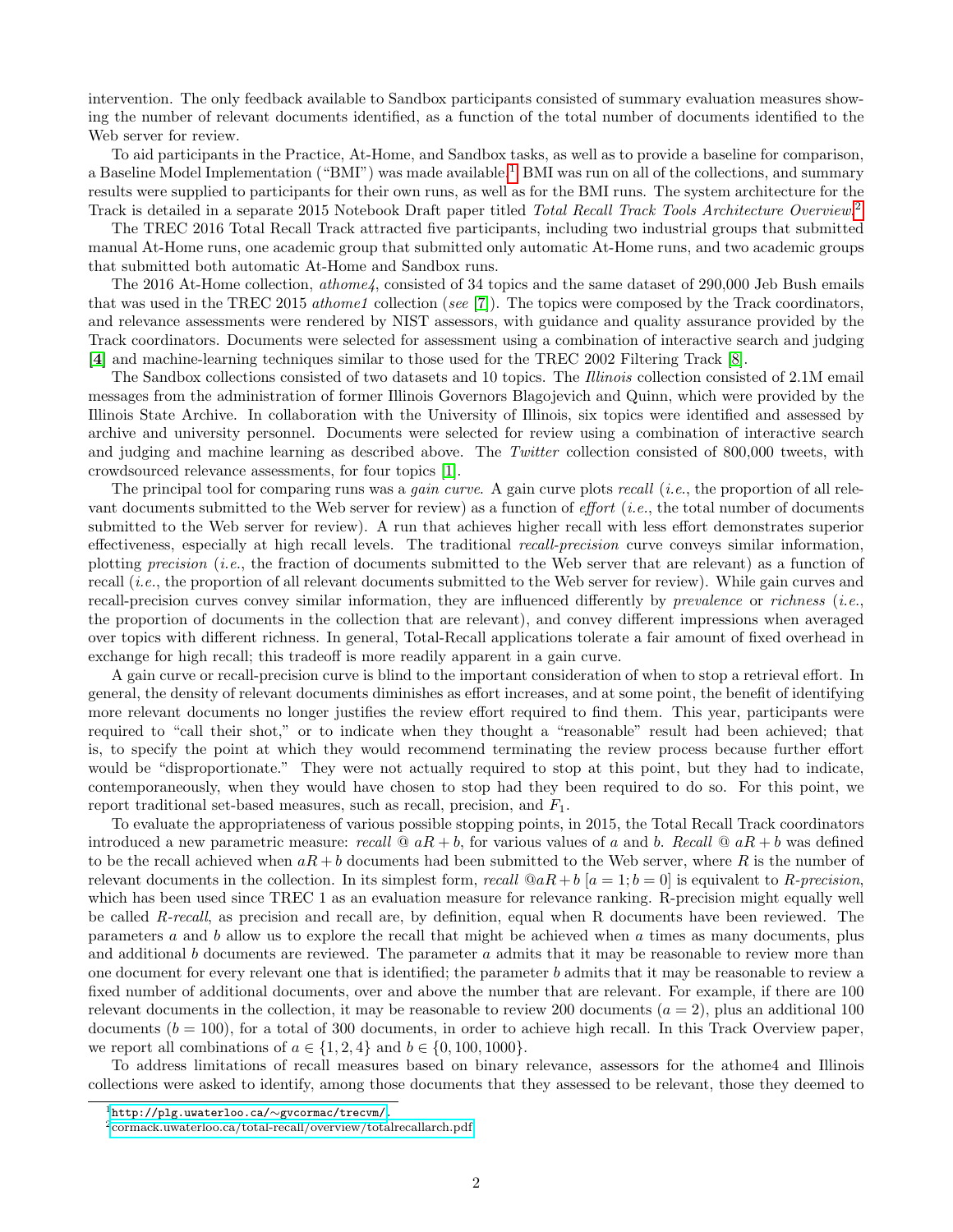be "important"  $(i.e., "key")$ . An alternative version of recall was computed with respect to this set of documents; the corresponding gain curves and  $aR + b$  results are shown for this alternative version of recall, as well as for traditional recall.

To address the question of how well the systems identified different facets of relevance (see [\[2\]](#page-6-7)), the athome4 assessors were also asked to group relevant documents into folders corresponding to meaningful subcategories they identified. In addition to overall recall for each topic, recall for each facet or subcategory was computed separately, so as to assess the diversity of coverage of each topic among the submitted results.

Finally, to address the issues of assessor (dis)agreement and the completeness of the documents presented to the assessors, a stratified sample of 50 documents for each of the athome4 topics was independently assessed by three secondary NIST assessors. Alternative versions of recall were computed for each of the secondary assessors, as well as for the "majority-of-three" assessments for the documents in the sample.

In calculating effort and precision, the measures described above consider only the *number* of documents submitted to the Web server for assessment. For manual runs, however, participants were permitted to look at the documents, and hence to conduct their own assessments. Participants were required to track and report the number of documents that they reviewed, and were required to submit the documents they reviewed contemporaneously to the server. However, not all participants followed the instructions to submit all documents they reviewed to the server. Therefore, the reader should consult the participants' descriptions of their methods; these descriptions should be considered when comparing manual runs to one another, or to automatic runs. It is not obvious whether (or how) this additional – and sometimes unaccounted for – effort is (or should be) reflected in the gain curves, and recall  $\mathcal{Q}$  aR + b measures; therefore, the coordinators have chosen not to try.

Results for the TREC 2016 Total Recall Track are consistent with those of the 2015 Track, showing that a number of methods achieved results with very high recall and precision, on all collections, according to the standards set by previous TREC tasks. This observation should be interpreted in light of the fact that runs were afforded an unprecedented amount of relevance feedback, allowing them to receive authoritative relevance assessments throughout the process.

Overall, no run at TREC 2015 or TREC 2016 – whether manual or automatic – consistently achieved higher recall at lower effort than BMI.

## 2 Test Collections

Each test collection consisted of a corpus of English-language documents, a set of topics, and a complete set of relevance assessments for each topic. For the 2016 Practice runs, all of the Practice and At-Home collections from the TREC 2015 Total Recall Track were made available to participants.

For the TREC 2016 At-Home runs, four variants of the athome4 collection were available:

- athome4: The (redacted) Jeb Bush Emails,<sup>[3](#page-2-0)</sup> consisting of 290,099 emails from Jeb Bush's eight-year tenure as Governor of Florida. We used 34 issues associated with his governorship as topics for the *athome*  $4$  test collection, shown in Table [1.](#page-3-0) For each topic, the server supplied a short topic title, consisting of one-to-three words.
- athome4 desc: The same dataset and topics as athome4, but the server supplied the title as well as a short description of the topic, rather than just the title alone.
- athome4subset: A subset of athome4 with 12 randomly selected topics. This collection was provided for participants who lacked the resources to complete all 34 topics. Because all participants submitted results for either athome4 or athome4desc, athome4subset results are not reported here.
- athome4descsubset: A subset of athome4desc with 12 randomly selected topics, with both the title and a short description of the topic. This collection was likewise provided for participants who lacked the resources to complete all 34 topics. Because all participants submitted results for either athome4 or athome4desc, athome4descsubset results are not reported here.

For the Sandbox runs, we used two new datasets:

• Illinois: 2.1M email messages from administrations of former Illinois Governors Rod Blagojevich and Pat Quinn, supplied by the Illinois State Archive, in cooperation with the University of Illinois. Six topics supplied by the Illinois State Archive were assessed by archive and university personnel.

<span id="page-2-0"></span> $3$ <https://web.archive.org/web/20160221072908/http://jebemails.com/home>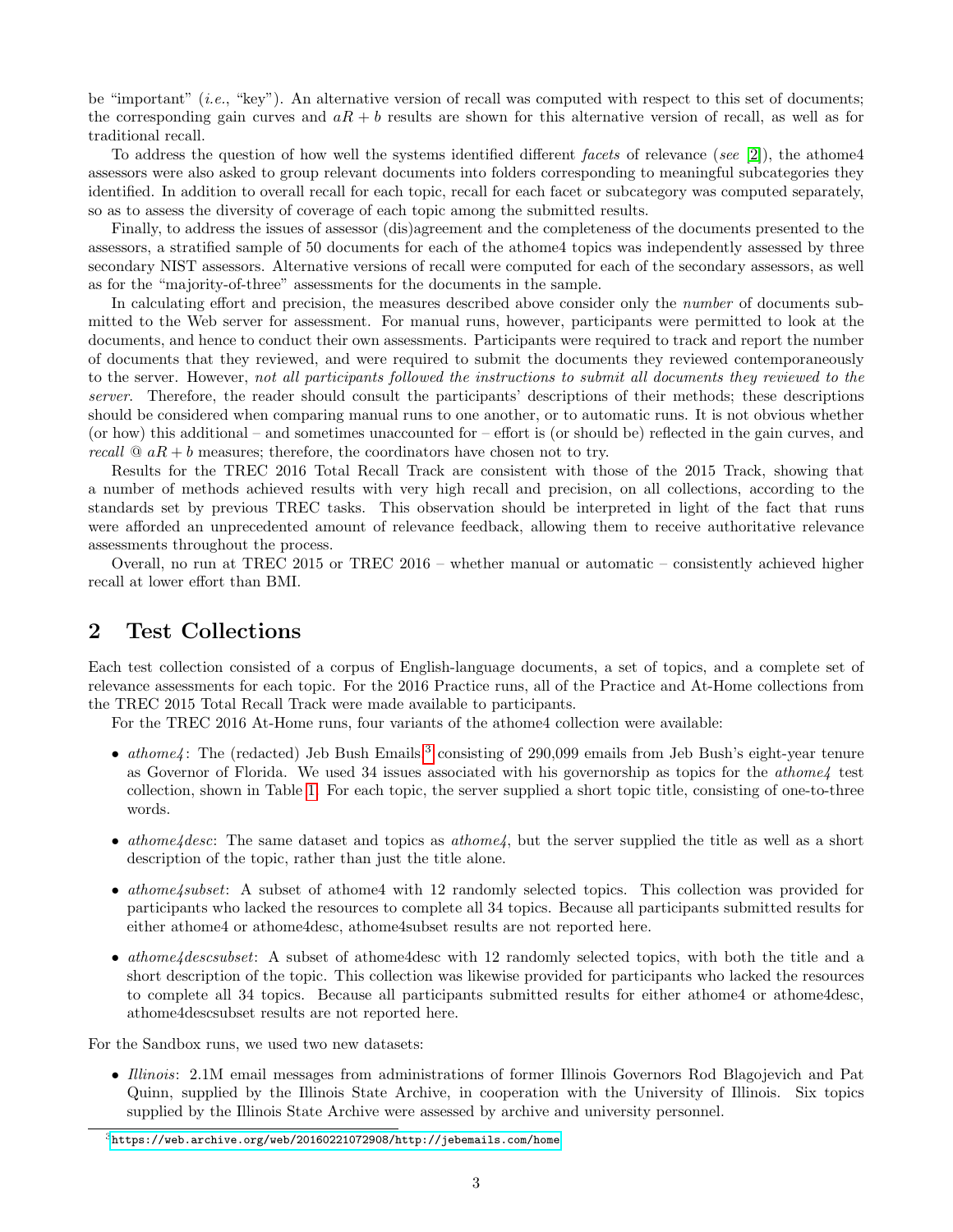<span id="page-3-0"></span>

| Bid to host the Olympic games in Florida.<br>401<br>Olympics<br>402<br>Space<br>The space industry, space program, space travel, or space science, public<br>and private, in Florida.<br>$403*$<br>Bottled Water<br>Extraction of water for bottling by commercial enterprises.<br>Eminent domain<br>Legality or morality of expropriating land for commercial development.<br>404<br>Newt Gingrich<br>Speaker Newt Gingrich or any entities or personnel associated with Newt<br>405<br>Gingrich.<br>Felon<br>Right of felons to vote, including but not restricted to voter purges and<br>406 |  |
|-------------------------------------------------------------------------------------------------------------------------------------------------------------------------------------------------------------------------------------------------------------------------------------------------------------------------------------------------------------------------------------------------------------------------------------------------------------------------------------------------------------------------------------------------------------------------------------------------|--|
|                                                                                                                                                                                                                                                                                                                                                                                                                                                                                                                                                                                                 |  |
|                                                                                                                                                                                                                                                                                                                                                                                                                                                                                                                                                                                                 |  |
|                                                                                                                                                                                                                                                                                                                                                                                                                                                                                                                                                                                                 |  |
|                                                                                                                                                                                                                                                                                                                                                                                                                                                                                                                                                                                                 |  |
|                                                                                                                                                                                                                                                                                                                                                                                                                                                                                                                                                                                                 |  |
|                                                                                                                                                                                                                                                                                                                                                                                                                                                                                                                                                                                                 |  |
|                                                                                                                                                                                                                                                                                                                                                                                                                                                                                                                                                                                                 |  |
| disenfranchisement<br>reinstatement of voter rights. Individual clemency cases are not relevant.                                                                                                                                                                                                                                                                                                                                                                                                                                                                                                |  |
| Faith-based<br>Grants or other initiatives to offload social services to so-called faith-based<br>407                                                                                                                                                                                                                                                                                                                                                                                                                                                                                           |  |
| initiatives<br>agencies. Services include but are not limited to education, prisons, and                                                                                                                                                                                                                                                                                                                                                                                                                                                                                                        |  |
| emergency relief.                                                                                                                                                                                                                                                                                                                                                                                                                                                                                                                                                                               |  |
| $408*$<br>Invasive species<br>The problem of invasive species $-$ non-native plants or animals that threaten                                                                                                                                                                                                                                                                                                                                                                                                                                                                                    |  |
| the ecosystem.                                                                                                                                                                                                                                                                                                                                                                                                                                                                                                                                                                                  |  |
| Climate change, global warming, or carbon emissions.<br>$409*$<br>Climate change                                                                                                                                                                                                                                                                                                                                                                                                                                                                                                                |  |
| Condos<br>Rules and organizations governing condominium associations and conflicts<br>410                                                                                                                                                                                                                                                                                                                                                                                                                                                                                                       |  |
| between owners and managers. Relevant documents include those                                                                                                                                                                                                                                                                                                                                                                                                                                                                                                                                   |  |
| concerning the establishment of the office of ombudsman, and issues relating                                                                                                                                                                                                                                                                                                                                                                                                                                                                                                                    |  |
| to hiring and firing the ombudsman.                                                                                                                                                                                                                                                                                                                                                                                                                                                                                                                                                             |  |
| Use of deadly force to protect one's self or one's property.<br>411<br>Stand your ground                                                                                                                                                                                                                                                                                                                                                                                                                                                                                                        |  |
| 412<br>$2000$ Recount<br>Contested result of the 2000 presidential election.                                                                                                                                                                                                                                                                                                                                                                                                                                                                                                                    |  |
| James V. Crosby<br>James V. Crosby, including but not limited to his relationship with Gov.<br>413                                                                                                                                                                                                                                                                                                                                                                                                                                                                                              |  |
| Bush before being appointed Secretary of Corrections, his role as Secretary,                                                                                                                                                                                                                                                                                                                                                                                                                                                                                                                    |  |
| his firing, and criminal allegations against Mr. Crosby.                                                                                                                                                                                                                                                                                                                                                                                                                                                                                                                                        |  |
| Medicaid reform<br>$414*$<br>Efforts to substantially reform Medicaid.                                                                                                                                                                                                                                                                                                                                                                                                                                                                                                                          |  |
| George W. Bush<br>415<br>Documents referring to George W. Bush, whether explicitly or by his                                                                                                                                                                                                                                                                                                                                                                                                                                                                                                    |  |
| relationship to Gov. bush.                                                                                                                                                                                                                                                                                                                                                                                                                                                                                                                                                                      |  |
| $416*$<br>Marketing<br>Advertising or marketing efforts undertaken by the Governor's office or                                                                                                                                                                                                                                                                                                                                                                                                                                                                                                  |  |
| institutions of the State of Florida.                                                                                                                                                                                                                                                                                                                                                                                                                                                                                                                                                           |  |
| Movie Gallery<br>Investments by Florida in Movie Gallery.<br>417                                                                                                                                                                                                                                                                                                                                                                                                                                                                                                                                |  |
| War preparations<br>Preparations for the Iraq War undertaken before the March 20, 2003<br>418<br>invasion.                                                                                                                                                                                                                                                                                                                                                                                                                                                                                      |  |
| Lost foster child<br>419<br>Disappearance of Rilya Wilson and its aftermath.                                                                                                                                                                                                                                                                                                                                                                                                                                                                                                                    |  |
| <b>Billboards</b><br>Rights and control of billboards. Distinct legislative efforts should be<br>420                                                                                                                                                                                                                                                                                                                                                                                                                                                                                            |  |
| considered to be separate categories.                                                                                                                                                                                                                                                                                                                                                                                                                                                                                                                                                           |  |
| Use of unattended cameras to enforce traffic laws.<br>Traffic cameras<br>421                                                                                                                                                                                                                                                                                                                                                                                                                                                                                                                    |  |
| $422*$<br>Non-resident<br>Non-resident alien issue. Documents concerning the National Rifle                                                                                                                                                                                                                                                                                                                                                                                                                                                                                                     |  |
| Aliens<br>Association are not relevant.                                                                                                                                                                                                                                                                                                                                                                                                                                                                                                                                                         |  |
| $423*$<br>National Rifle<br>The NRA, its members, and its influences.<br>Association                                                                                                                                                                                                                                                                                                                                                                                                                                                                                                            |  |
| 424<br>Gulf drilling<br>Off-shore drilling for oil or gas. Water drilling is not relevant.                                                                                                                                                                                                                                                                                                                                                                                                                                                                                                      |  |
| $425*$<br>Civil Rights Act of 2003.<br>Civil Rights Act                                                                                                                                                                                                                                                                                                                                                                                                                                                                                                                                         |  |
| 426<br>Jeffrey Goldhagen<br>Jeffrey Goldhagen's role in the administration, his firing, and reinstatement.                                                                                                                                                                                                                                                                                                                                                                                                                                                                                      |  |
| 427<br>Slot Machines<br>Legality/licensing/definition of "slot machines."                                                                                                                                                                                                                                                                                                                                                                                                                                                                                                                       |  |
| 428<br>New Stadiums<br>Construction of new sports stadiums or arenas.                                                                                                                                                                                                                                                                                                                                                                                                                                                                                                                           |  |
| $429*$<br>Cuban Child<br>Elian Gonzales and his status.                                                                                                                                                                                                                                                                                                                                                                                                                                                                                                                                         |  |
| $430*$<br>Restraints and<br>Seat belt, child seat, and helmet mandates.                                                                                                                                                                                                                                                                                                                                                                                                                                                                                                                         |  |
| Helmets                                                                                                                                                                                                                                                                                                                                                                                                                                                                                                                                                                                         |  |
| Agency Ratings<br>431<br>Credit ratings of Florida institutions, particularly those by Standard and                                                                                                                                                                                                                                                                                                                                                                                                                                                                                             |  |
| Poor's, Fitch, and Moody's.                                                                                                                                                                                                                                                                                                                                                                                                                                                                                                                                                                     |  |
| 432<br>Gay adoption issue.<br>Gay Adoption                                                                                                                                                                                                                                                                                                                                                                                                                                                                                                                                                      |  |
| $433*$<br>Abstinence<br>Abstinence and abstinence-only programs to supplant birth control or sex<br>education.                                                                                                                                                                                                                                                                                                                                                                                                                                                                                  |  |
| $434*$<br>Bacardi Trademark<br>The Jeb Bush administration's involvement in a trademark dispute between                                                                                                                                                                                                                                                                                                                                                                                                                                                                                         |  |
| Lobbying<br>Bacardi and the U.S. Patent and Trademark Office.                                                                                                                                                                                                                                                                                                                                                                                                                                                                                                                                   |  |

Table 1: Topics and Topic Descriptions for the Athome4 Collection. The 12 subset topics are marked with a (\*).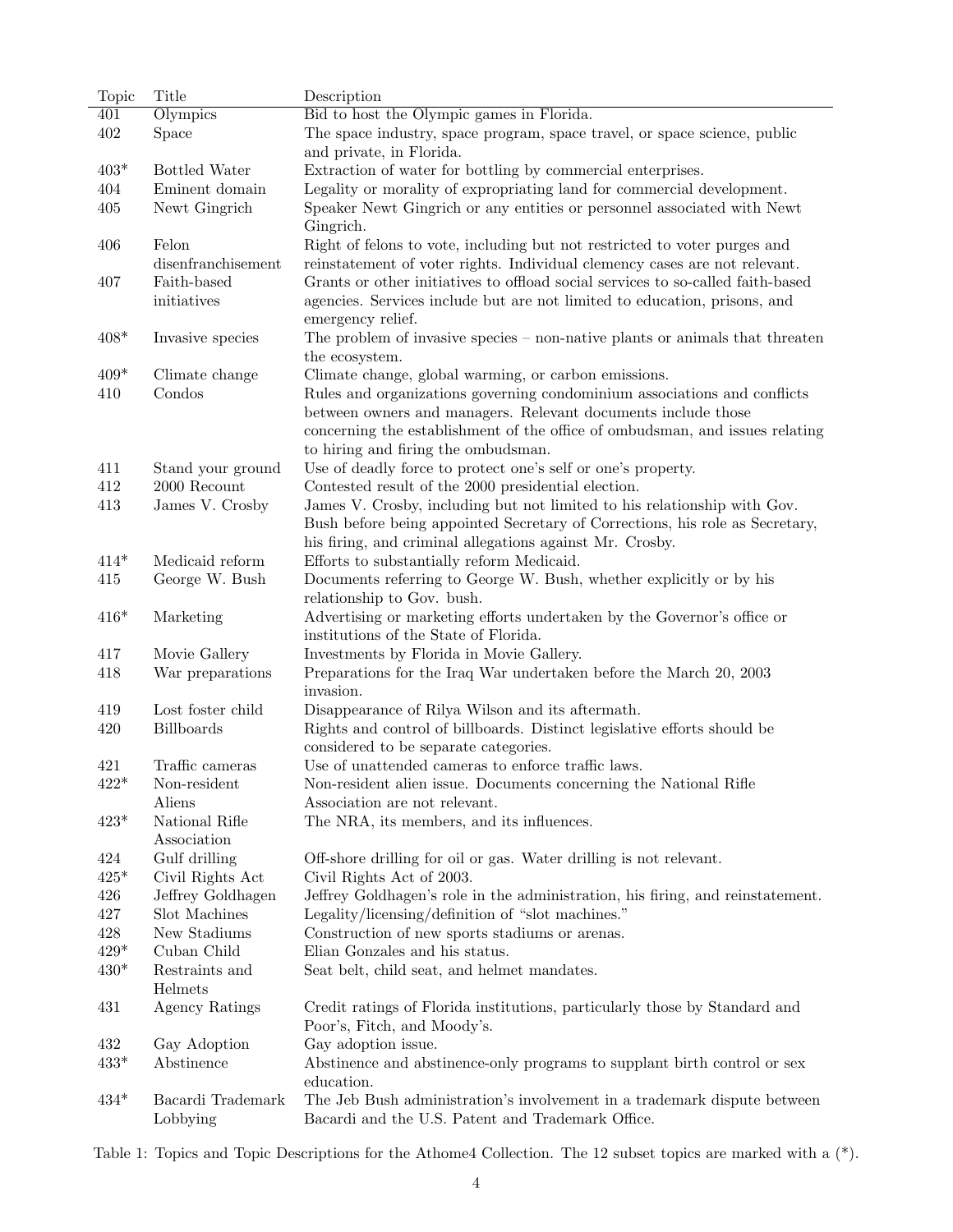• Twitter: 800,000 tweets with crowdsourced relevance assessments, for four topics, supplied by Twitter.

# 3 Participant Submissions

To assist participants in completing the At-Home and Sandbox tasks, as well as to provide a baseline for comparison, a Baseline Model Implementation ("BMI") was supplied to Track participants.[4](#page-4-0) The only change from the 2015 version of BMI was the inclusion of a default rule to call your shot: A "reasonable" result was deemed to have been achieved when m relevant and n non-relevant documents had been reviewed, where  $n > a \cdot m + b$ , and  $a = 0.5$  and  $b = 1000$ , were predetermined constants. In general, the constant a determines how many non-relevant documents are to be reviewed in the course of finding each relevant document, while b represents fixed overhead, independent of the number of relevant documents.

Two commercial teams (eDiscoveryTeam and catres) used manual processes; three academic teams (IMS, SFSU, and UW) used fully automated processes. All teams did the full athome4 collection; only two teams (SFSU and UW) submitted Sandbox runs.

## 4 Results

#### 4.1 At-Home Task

Gain curves for the At-Home task are shown in Figure [1;](#page-7-0)  $aR + b$  and "call-your-shot" results are shown in Figure [2.](#page-7-1) The gain curves plot recall (averaged over all topics) as a function of the number of documents submitted. Several of the methods – all derivatives of BMI – yielded essentially the same curve, which is superior to all other submissions. The two manual efforts (eDiscoveryTeam and catres) fall somewhat below. The first nine columns of Figure [2](#page-7-1) show the same information in tabular form: recall when  $aR + b$  documents have been submitted, averaged over all topics. BMI and sfsu yield comparable results; sfsu may have a tiny edge. The last column shows recall achieved when the system "calls its shot." The BMI-derived runs achieve recall on the order of 0.95; the manual runs, on the order of 0.75.

## 4.2 Sandbox Task

Figures [3](#page-8-0) and [4](#page-8-1) show gain curves,  $aR + b$ , and call-your-shot results for the Illinois collection. Only uw and sfsu participated in the Sandbox task, both achieving results comparable to BMI. Figures [5](#page-9-0) and [6](#page-9-1) show results for the same systems on the Twitter collection; notably, uw.knee calls its shot at lower recall  $(0.801)$ , compared to other collections.

## 4.3 Alternative Relevance I: "Important" or "Key" Documents

Figures [7](#page-10-0) and [8](#page-10-1) show the results when only "important" or "key" documents are considered relevant for the purpose of evaluating recall. The calculations of the number of documents submitted and R remain unchanged. Comparison with the results that consider all relevant documents (Figures [1](#page-7-0) and [2\)](#page-7-1) shows an insubstantial difference: recall for "important" or "key" documents appears to be slightly higher, particularly at lower levels of effort. Figures [9](#page-11-0) and [10](#page-11-1) show a similar effect for the Illinois Test Collection, as compared to figures [3](#page-8-0) and [4.](#page-8-1) No "important" or "key" relevance assessments were available for the Twitter Test Collection.

## 4.4 Alternative Relevance II: Facet or Subtopic Recall

For the Jeb Bush Test Collection, assessors were asked to categorize relevant documents into subfolders of their own choosing, reflecting meaningful facets of relevance. A total of 348 folders were created (10.2 per topic, on average). Figures [11](#page-12-0) and [12](#page-12-1) show recall, macro-averaged over the 348 subtopics, as a function of effort. Comparison with recall averaged over the 34 topics as a whole (Figures [1](#page-7-0) and [2\)](#page-7-1) shows no substantial difference.

<span id="page-4-0"></span><sup>4</sup>[http://cormack.uwaterloo.ca/trecvm/.](http://cormack.uwaterloo.ca/trecvm/)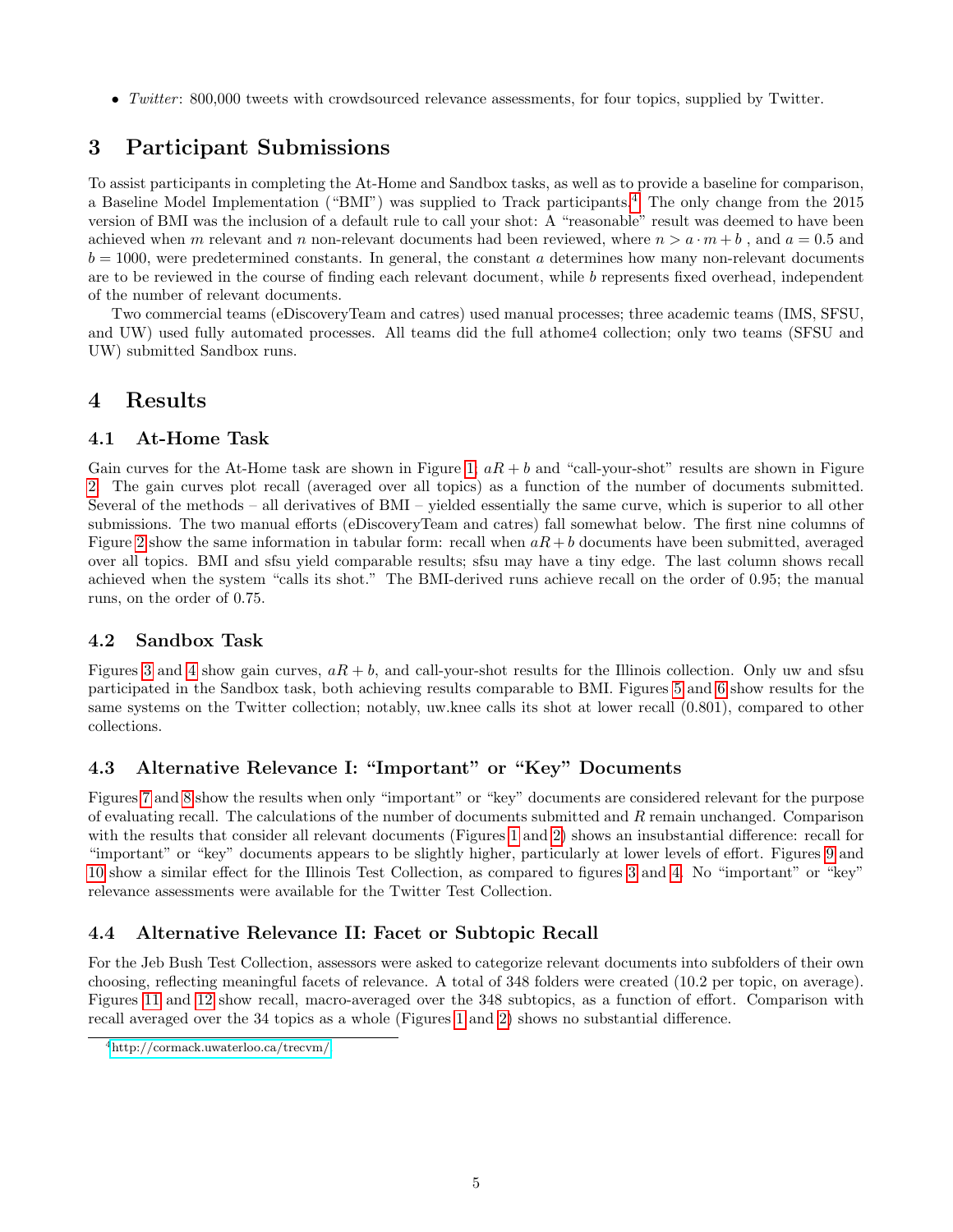#### 4.5 Alternative Relevance III: Secondary Assessor and Majority-of-Three Assessments

For each topic in the Jeb Bush Test Collection, 50 documents were chosen using non-uniform sampling. Three assessors independently assessed each of the 50 documents for relevance. Recall over the entire dataset was computed using the Horvitz-Thompson estimator, as well as for four alternative versions of relevance: separately for each of the three secondary assessors, as well as a majority-of-three assessment for the three secondary assessors. The results for all of these versions of relevance is shown in Figures [13](#page-13-0) through [20.](#page-16-0) Recall with respect to the majority vote appears somewhat lower than with respect to the original NIST assessments, as shown by comparing Figures [13](#page-13-0) and [14](#page-13-1) to Figures [1](#page-7-0) and [2.](#page-7-1) Results for recall with respect to each individual secondary assessor is substantially lower; the best results achieve recall on the order of 0.7.

#### 5 Discussion

In 2015 and 2016, a number of participants derived their systems from BMI. Other participants used manual processes involving some combination of ad-hoc search, human document review, and commercial macnine-learning tools. None of the manual participants were able to show consistently superior results to the fully automated method, BMI. This year, SFSU appeared to have a small edge in performance on the Jeb Bush Test Collection, but that edge did not manifest itself on either the Illinois or Twitter Test Collections. It is worth noting that the SFSU submission was more than ten times slower than BMI, taking more than one week to run on the Illinois collection, whereas BMI only took several hours. Similar run-time disparities were noticed in 2015: The WaterlooClarke submission, which appeared to have an edge on the At-Home Collections, took about one week to process the Kaine collection, whereas BMI took four hours.

Although the Track coordinators were not aware of any method that was superior to BMI, they were somewhat surprised that none has emerged in the two years of the Total Recall Track. One hypothesis is that uncertainty in human relevance determinations limits the ability to measure further improvements over those achieved by BMI. Proponents of manual review processes have suggested that limitations of recall may mask the inability of automated systems to find important documents, or to find documents representing uncommon facets or subtopics. To address these concerns, the Total Recall Track had the NIST assessors identify documents they felt were "important" or "key," as well as place relevant documents into subfolders reflecting the different facets or aspects of relevance. If "important" documents were being missed by the systems, or rare subtopics were underrepresented, we would have expected to see reduced recall, according to the alternate recall measures based on these criteria. In fact, we see remarkably consistent results among the different recall measures suggesting that the systems are robust in identifying "key" documents and different components of relevance.

A limitation of any Cranfield-style test [\[9\]](#page-6-8) is the completeness and reliability of the relevance assessments. For the Jeb Bush and Illinois Test Collections, the documents were selected for review using a combination of interactive search and judging and machine-learning techniques. While these methods are state of the art, it has been suggested that they are biased in favor of similar methods. One way to investigate this issue is to use independently labeled collections. In 2015, the Kaine and MIMIC II Collections were both independently labeled; in 2016, the Twitter Collection was likewise independently labeled. The similarity of results using these independently labeled collections suggests that bias in the selection of documents is not a major factor in the results presented here.

A second way to investigate the issue of document-selection bias, and also assessor reliability, is to use independent assessments of a non-uniform random sample of documents to calculate recall using the Horvitz-Thompson estimator, which yields an unbiased estimate. When a single independent assessor is used to determine relevance, the recall results are substantially lower than those using the official relevance assessments. This result is perhaps not surprising, as a small number of false-positive assessments in the gold standard can result in substantially underestimated recall. Put another way, if the assessor has 70% precision, a perfect system (with 100% recall and 100% precision) would achieve only 70% recall, as measured with respect to the assessor's judgments. This observation is borne out by the fact that recall rises substantially when the majority-vote-of-three assessors is used to determine relevance, rather than a single assessor.

# Acknowledgement

We are grateful to the Illinois State Archive and the University of Illinois for affording us access to the Rod Blagojevich/Pat Quinn dataset for the purposes of the Sandbox evaluation. A special thanks goes to David Joens,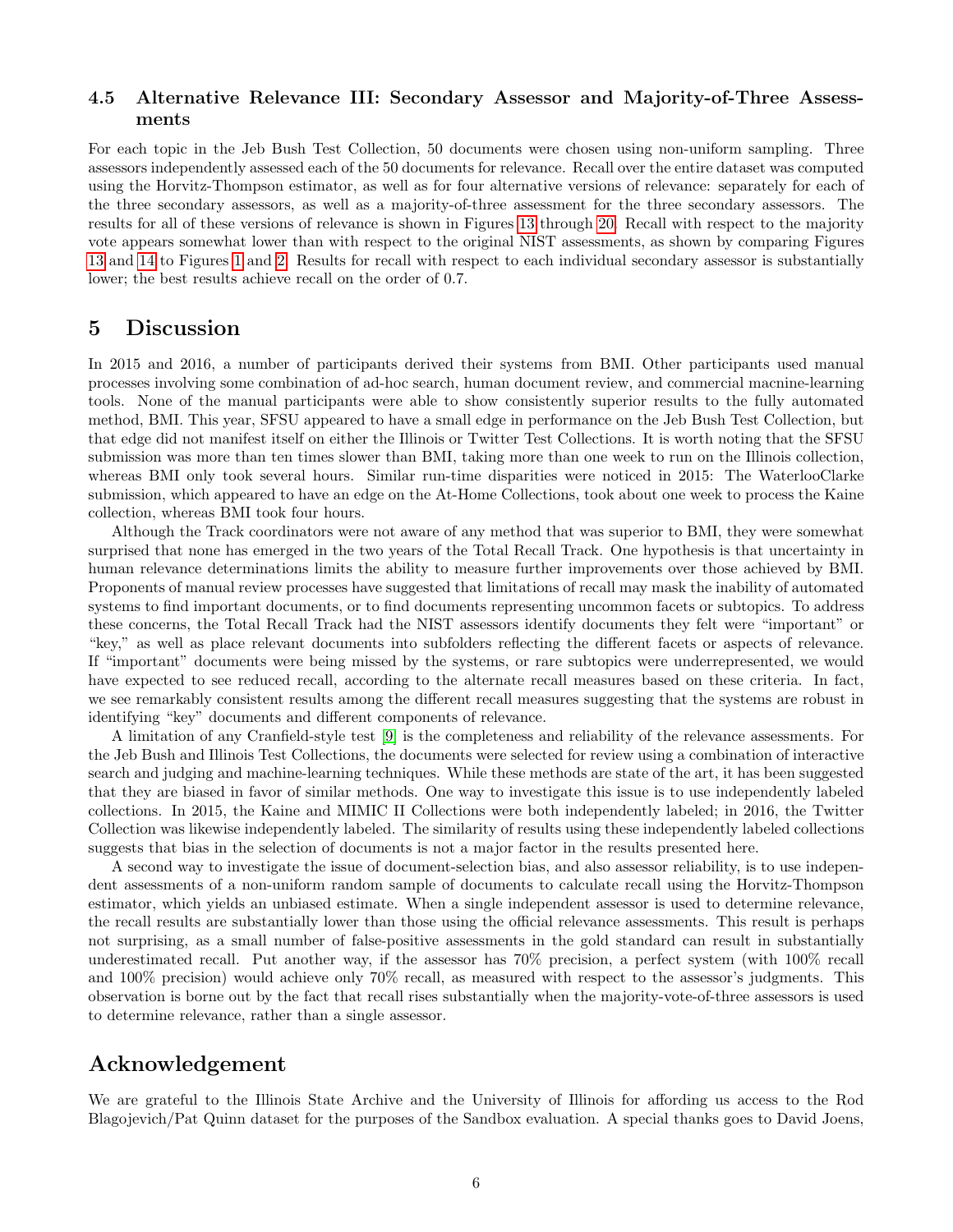Brent West, Joanne Kaczmarek, and their colleagues at the Illinois State Archive and the Univerity of Illinois, for the time and effort they spent assessing these documents.

## References

- <span id="page-6-4"></span>[1] Praveen Bommannavar, Jimmy Lin, and Anand Rajaraman. Estimating topical volume in social media streams. In SAC '16.
- <span id="page-6-7"></span>[2] Gordon V Cormack and Maura R Grossman. Multi-faceted recall of continuous active learning for technologyassisted review. In SIGIR 2015.
- <span id="page-6-0"></span>[3] Gordon V. Cormack and Maura R. Grossman. The Grossman-Cormack Glossary of Technology-Assisted Review. Fed. Cts. L. Rev., 7(1), 2013.
- <span id="page-6-5"></span>[4] Gordon V. Cormack, Christopher R. Palmer, and Charles L. A. Clarke. Efficient construction of large test collections. In SIGIR 1998.
- <span id="page-6-2"></span>[5] Maura R Grossman and Gordon V Cormack. Comments on "The implications of Rule 26(g) on the use of technology-assisted review". Fed. Cts. L. Rev., 8(1), 2014.
- <span id="page-6-1"></span>[6] Julian PT Higgins, Sally Green, et al. Cochrane handbook for systematic reviews of interventions, volume 5. Wiley Online Library, 2008.
- <span id="page-6-3"></span>[7] Adam Roegiest, Gordon V. Cormack, Maura R. Grossman, and Charles L. A. Clarke. TREC 2015 Total Recall Track overview. In Proc. TREC-2015, 2015.
- <span id="page-6-6"></span>[8] Ian Soboroff and Stephen Robertson. Building a filtering test collection for TREC 2002. In SIGIR 2003.
- <span id="page-6-8"></span>[9] Ellen M. Voorhees. The philosophy of information retrieval evaluation. In Evaluation of cross-language information retrieval systems, pages 143–170. Springer, 2002.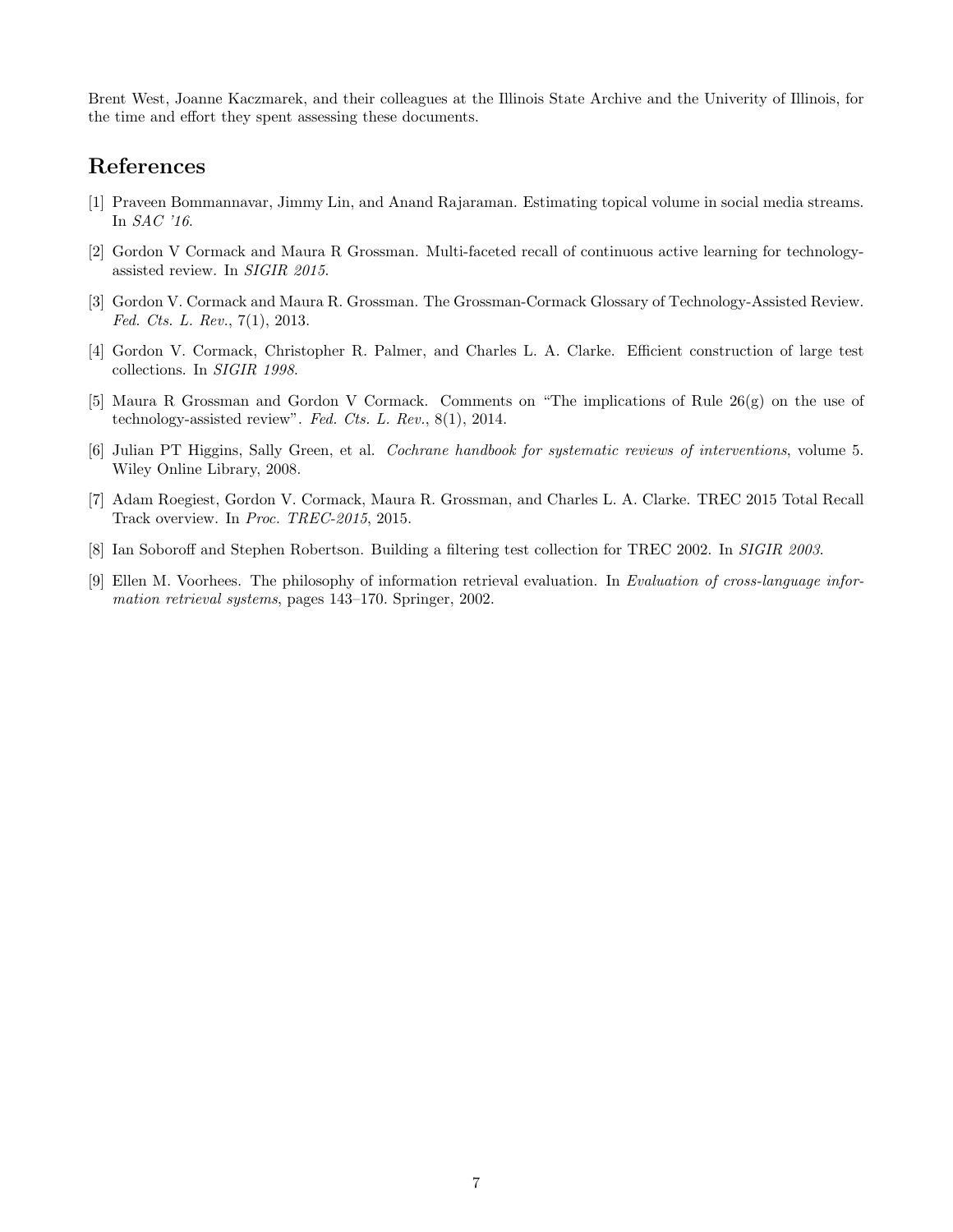<span id="page-7-0"></span>

Figure 1: Gain Curves Showing Recall (Averaged Over 34 Topics) as a Function of the Number of Submitted Documents, for the Athome4 (Jeb Bush) Test Collection.

<span id="page-7-1"></span>

| Run              |             |           |          |     |            | Recall $@$  |     |            |             |            |
|------------------|-------------|-----------|----------|-----|------------|-------------|-----|------------|-------------|------------|
|                  | $\mathbf R$ | $R + 100$ | $R+1000$ | 2R  | $2R + 100$ | $2R + 1000$ | 4R  | $4R + 100$ | $4R + 1000$ | Reasonable |
| BMI              | .68         | .79       | .93      | .86 | .89        | .96         | .93 | .93        | .97         | .945       |
| <b>BMI-Desc</b>  | .71         | .82       | .93      | .89 | .92        | .96         | .95 | .96        | .97         | .951       |
| catres           | .51         | .64       | .79      | .72 | .77        | .84         | .83 | .84        | $.87\,$     | .735       |
| eDiscoveryTeam   | .67         | .73       | .83      | .79 | .80        | .85         | .84 | .85        | .87         | .736       |
| ims.base         | .15         | .17       | .25      | .22 | .23        | .28         | .28 | .29        | .32         | .234       |
| ims.exp          | .21         | .24       | .38      | .31 | .33        | .41         | .37 | .39        | .44         | .608       |
| ims.rot          | .23         | .26       | .40      | .31 | .34        | .42         | .38 | .39        | .47         | .775       |
| ims.smooth       | .34         | .39       | .55      | .44 | .47        | .59         | .54 | .56        | .64         | .533       |
| sfsu_run1        | .69         | .82       | .94      | .88 | .92        | .96         | .95 | .96        | .97         | .969       |
| $s$ fsu_run2_exp | .71         | .83       | .94      | .90 | .92        | .96         | .95 | .96        | .97         | .971       |
| uw.desc.knee     | .68         | .79       | .90      | .87 | .89        | .93         | .92 | .93        | .94         | .943       |
| uw.desc.target   | .05         | .05       | .07      | .09 | .10        | .16         | .24 | .25        | .31         | .924       |
| uw.knee          | .66         | .78       | .91      | .84 | .87        | .93         | .90 | .90        | .93         | .949       |
| uw.target        | .04         | .04       | .09      | .13 | .13        | .19         | .27 | .28        | .31         | .926       |

Figure 2: Recall @ aR+b for the Athome4 (Jeb Bush) Test Collection.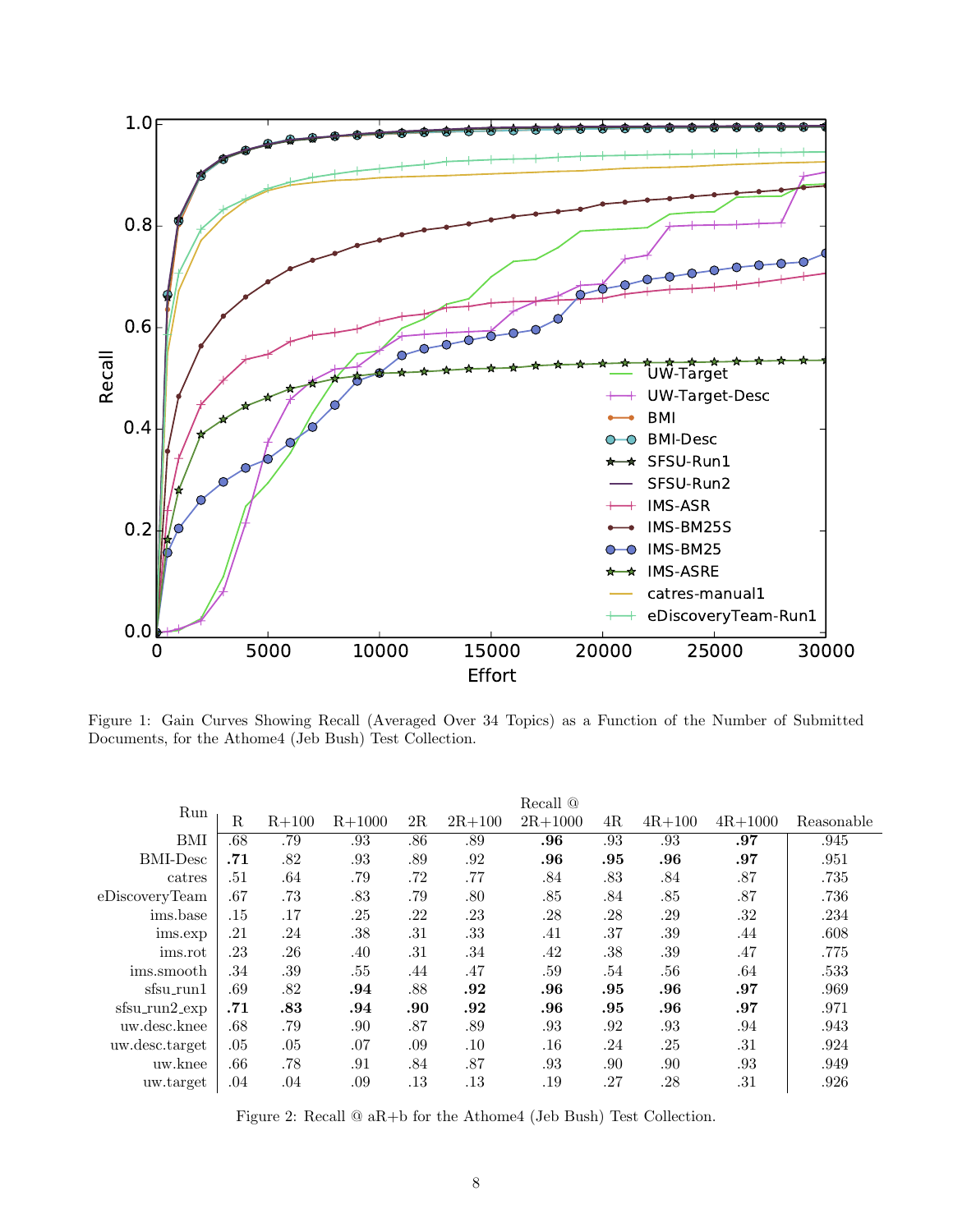<span id="page-8-0"></span>

Figure 3: Gain Curves Showing Recall (Averaged Over Six Topics) as a Function of the Number of Submitted Documents, for the Illinois (Rod Blagojevich/Pat Quinn) Test Collection.

<span id="page-8-1"></span>

|           |     | Recall $@$ |          |     |            |             |     |            |             |            |  |  |  |  |  |
|-----------|-----|------------|----------|-----|------------|-------------|-----|------------|-------------|------------|--|--|--|--|--|
| Run       |     | $R + 100$  | $R+1000$ | 2R  | $2R + 100$ | $2R + 1000$ | 4R  | $4R + 100$ | $4R + 1000$ | Reasonable |  |  |  |  |  |
| BMI       | .75 | .77        | .88      | .96 | .96        | .97         | .99 | .99        | .99         | .949       |  |  |  |  |  |
| sfsu      | .75 | .77        | .87      | .95 | .96        | .97         | .99 | .99        | .99         | .962       |  |  |  |  |  |
| uw.knee   | .75 | .76        | .87      | .96 | .96        | .97         | .98 | .98        | .98         | .986       |  |  |  |  |  |
| uw.target | .07 | $.08\,$    | .14      | .33 | .34        | .44         | .65 | .65        | .66         | .960       |  |  |  |  |  |

Figure 4: Recall @ aR+b for the Illinois (Rod Blagojevich/Pat Quinn) Test Collection.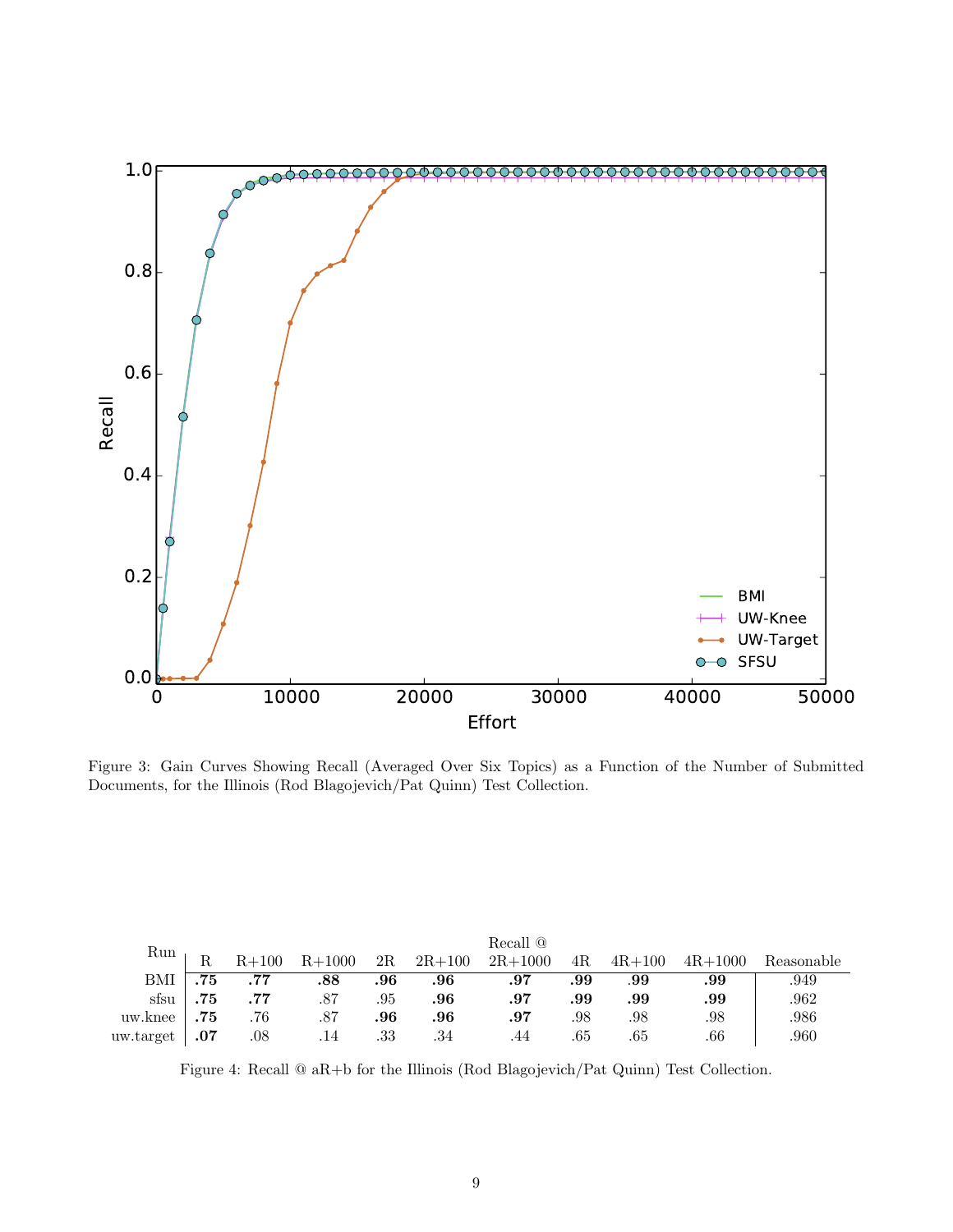<span id="page-9-0"></span>

Figure 5: Gain Curves Showing Recall (Averaged Over 4 Topics) as a Function of the Number of Submitted Documents, for the Twitter Test Collection.

<span id="page-9-1"></span>

|           |     | Recall @  |          |         |            |             |     |            |             |            |  |  |  |  |  |
|-----------|-----|-----------|----------|---------|------------|-------------|-----|------------|-------------|------------|--|--|--|--|--|
| Run       |     | $R + 100$ | $R+1000$ | 2R      | $2R + 100$ | $2R + 1000$ | 4R  | $4R + 100$ | $4R + 1000$ | Reasonable |  |  |  |  |  |
| BMI       | .80 | .81       | .87      | $.93\,$ | .94        | .95         | .96 | .96        | .96         | .927       |  |  |  |  |  |
| sfsu      | .80 | .82       | .88      | .93     | .93        | .93         | .94 | .94        | .94         | .935       |  |  |  |  |  |
| uw.knee   |     | 72        | .74      | .79     | .79        | .79         | .80 | .80        | .80         | .801       |  |  |  |  |  |
| uw.target | .18 | .19       | .26      | .51     | .52        | .62         |     |            | 79          | .934       |  |  |  |  |  |

Figure 6: Recall @ aR+b for the Twitter Test Collection.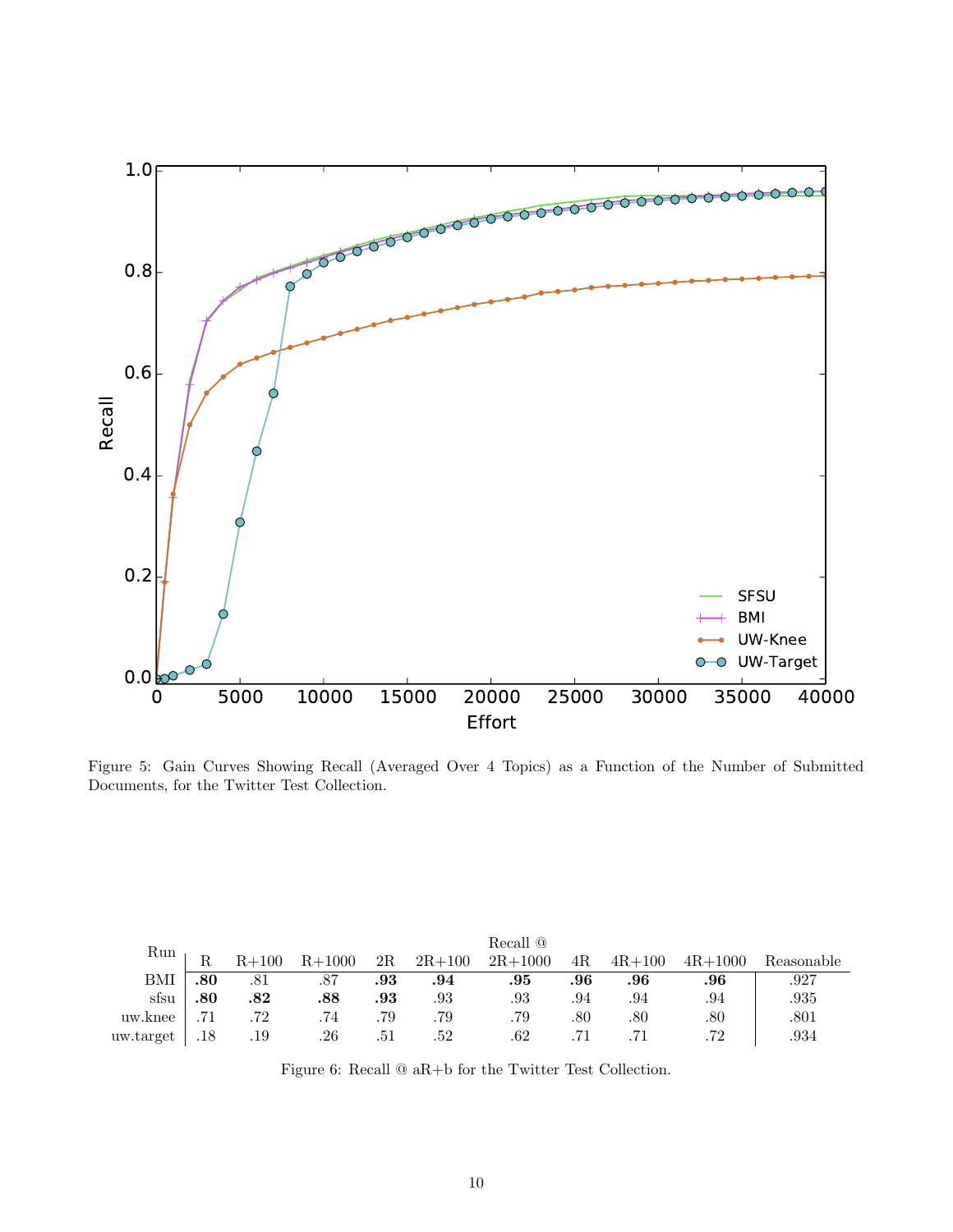<span id="page-10-0"></span>

Figure 7: Gain Curves Showing "Important" or "Key" Document Recall (Averaged Over 34 Topics) as a Function of the Number of Submitted Documents, for the Athome4 (Jeb Bush) Test Collection.

<span id="page-10-1"></span>

|                  |             |           |          |     |            | Recall $@$  |     |            |             |            |
|------------------|-------------|-----------|----------|-----|------------|-------------|-----|------------|-------------|------------|
| Run              | $\mathbf R$ | $R + 100$ | $R+1000$ | 2R  | $2R + 100$ | $2R + 1000$ | 4R  | $4R + 100$ | $4R + 1000$ | Reasonable |
| BMI              | .74         | .84       | .95      | .89 | .91        | .97         | .95 | .95        | .99         | .967       |
| <b>BMI-Desc</b>  | .78         | .87       | .96      | .92 | .95        | .97         | .98 | .98        | .99         | .964       |
| catres           | .62         | .75       | .85      | .80 | .84        | .89         | .90 | .90        | .91         | .835       |
| eDiscoveryTeam   | .77         | .82       | .88      | .86 | .87        | .90         | .90 | .91        | .92         | .822       |
| ims_base         | .17         | .19       | .27      | .23 | .24        | .29         | .30 | .30        | .33         | A.255      |
| ims_exp          | .22         | .24       | .38      | .30 | .32        | .42         | .36 | .38        | .44         | .642       |
| ims_rot          | .29         | .33       | .44      | .36 | .39        | .47         | .42 | .43        | .51         | .797       |
| ims_smooth       | .37         | .43       | .59      | .47 | .51        | .62         | .59 | .61        | .68         | .577       |
| sfsu_run1        | .78         | .88       | .97      | .93 | .96        | .98         | .98 | .99        | .99         | .988       |
| $s$ fsu_run2_exp | .79         | .90       | .97      | .95 | .96        | .99         | .98 | .99        | .99         | .990       |
| uw.desc.knee     | .76         | .84       | .92      | .89 | .91        | .93         | .94 | .94        | .95         | .950       |
| uw.desc.target   | .04         | .04       | .07      | .09 | .10        | .16         | .26 | .26        | .32         | .936       |
| uw.knee          | .75         | .84       | .94      | .89 | .91        | .96         | .92 | .93        | .96         | .964       |
| uw.target        | .03         | .03       | $.10\,$  | .14 | .14        | .21         | .27 | .28        | .31         | .947       |

Figure 8: "Important" or "Key" Document Recall @ aR+b for the Athome4 (Jeb Bush) Test Collection.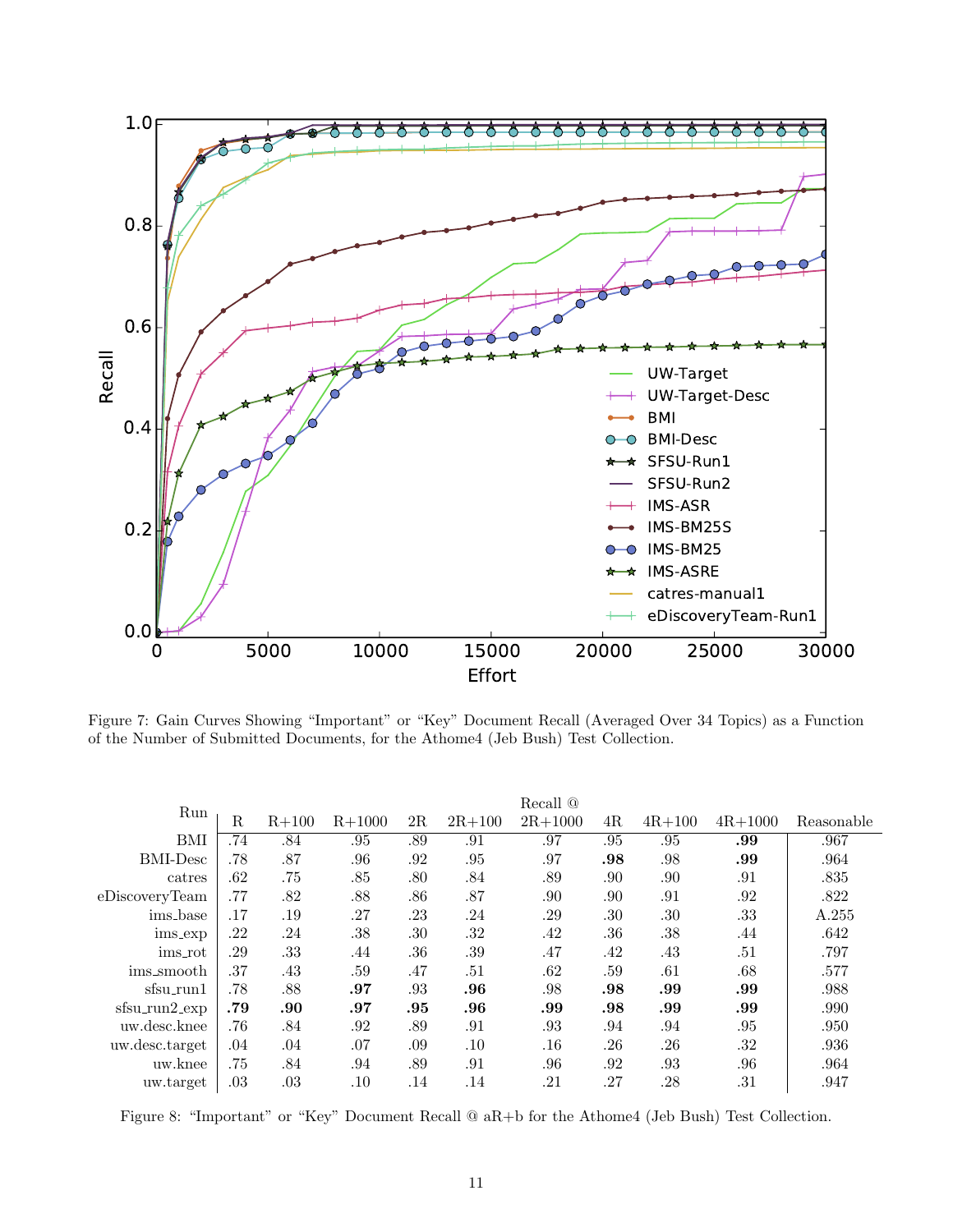<span id="page-11-0"></span>

Figure 9: Gain Curves Showing "Important" or "Key" Document Recall (Averaged Over Six Topics) as a Function of the Number of Submitted Documents, for the Illinois (Rod Blagojevich/ Pat Quinn) Test Collection.

<span id="page-11-1"></span>

|           |     | Recall <sup>@</sup> |          |     |            |             |     |            |             |            |  |  |  |  |  |
|-----------|-----|---------------------|----------|-----|------------|-------------|-----|------------|-------------|------------|--|--|--|--|--|
| Run       |     | $R+100$             | $R+1000$ | 2R  | $2R + 100$ | $2R + 1000$ | 4R. | $4R + 100$ | $4R + 1000$ | Reasonable |  |  |  |  |  |
| BMI       | 83  | .85                 | .92      | .97 | .97        | .98         | .98 | .98        | .99         | .963       |  |  |  |  |  |
| sfsu      | .84 | .85                 | $.92\,$  | .96 | .97        | .98         | .99 | .99        | .99         | .972       |  |  |  |  |  |
| uw.Knee   | .83 | .84                 | $.92\,$  | .97 | .97        | .97         | .98 | .98        | .98         | .984       |  |  |  |  |  |
| uw.Target | .08 | .09                 | .15      | .36 | .38        | .50         | .66 | .66        | .66         | .970       |  |  |  |  |  |

Figure 10: "Important" or "Key" Document Recall @ aR+b for the Illinois (Rod Blagojevich/ Pat Quinn) Test Collection.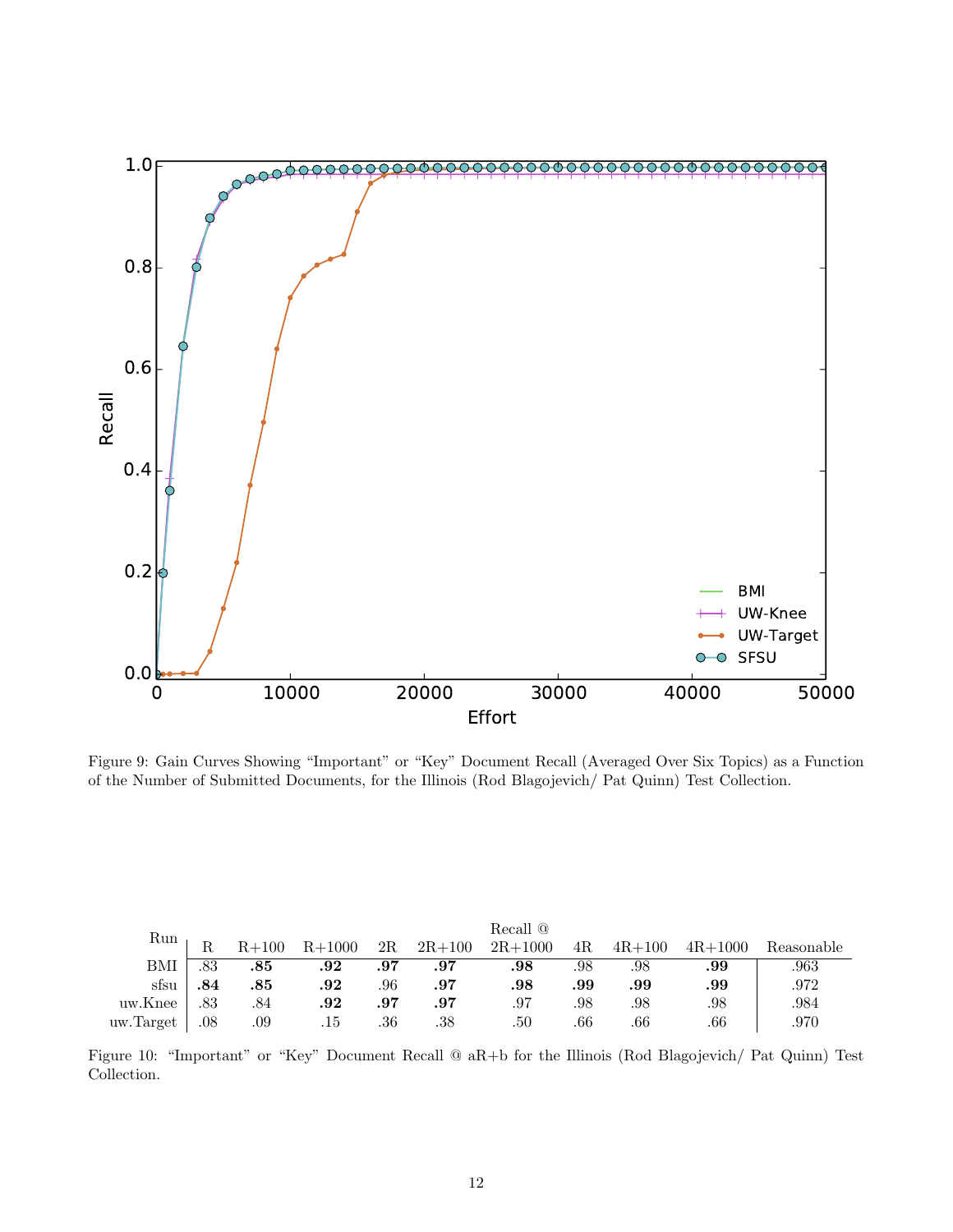<span id="page-12-0"></span>

Figure 11: Gain Curves Showing Facet or Subtopic Recall (Macro-Averaged Over 348 Subtopics of 34 Topics) as a Function of the Number of Submitted Documents, for the Athome4 (Jeb Bush) Test Collection.

<span id="page-12-1"></span>

|                  | Recall $@$  |           |          |     |            |             |     |            |             |            |  |  |
|------------------|-------------|-----------|----------|-----|------------|-------------|-----|------------|-------------|------------|--|--|
| Run              | $\mathbf R$ | $R + 100$ | $R+1000$ | 2R  | $2R + 100$ | $2R + 1000$ | 4R  | $4R + 100$ | $4R + 1000$ | Reasonable |  |  |
| BMI              | .67         | .77       | .93      | .86 | .89        | .96         | .94 | .95        | .97         | .946       |  |  |
| <b>BMI-Desc</b>  | .69         | .78       | .92      | .88 | .90        | .96         | .95 | .96        | .97         | .949       |  |  |
| catres           | .52         | $.60\,$   | .75      | .71 | .74        | .82         | .82 | .83        | .86         | .706       |  |  |
| eDiscoveryTeam   | .65         | .71       | .81      | .78 | .80        | .84         | .84 | .85        | .87         | .735       |  |  |
| ims_base         | .17         | .18       | .26      | .23 | .25        | .30         | .32 | .33        | .36         | .244       |  |  |
| ims_exp          | .19         | .20       | .33      | .27 | .28        | .36         | .33 | .35        | .39         | .629       |  |  |
| ims_rot          | .22         | .26       | .36      | .32 | .33        | .40         | .38 | .38        | .44         | .710       |  |  |
| ims_smooth       | .30         | .33       | .47      | .40 | .43        | .52         | .53 | .54        | .59         | .454       |  |  |
| sfsu_run1        | .66         | .76       | .93      | .87 | .91        | .96         | .96 | .96        | .97         | .967       |  |  |
| $s$ fsu_run2_exp | .67         | .78       | .93      | .88 | .91        | .96         | .96 | .96        | .97         | .969       |  |  |
| uw.desc.knee     | .67         | .77       | .91      | .87 | .88        | .93         | .92 | .93        | .94         | .950       |  |  |
| uw.desc.target   | .05         | $.05\,$   | .07      | .10 | .11        | .19         | .31 | .32        | .40         | .907       |  |  |
| uw.knee          | .65         | .74       | .89      | .85 | .87        | .92         | .90 | .91        | .93         | .939       |  |  |
| uw.target        | .04         | .04       | .10      | .17 | .18        | .27         | .34 | .35        | .40         | .916       |  |  |

Figure 12: Facet or Subtopic Recall (Macro-Averaged Over 348 Subtopics of 34 Topics) @ aR+b for the Athome4 (Jeb Bush) Test Collection.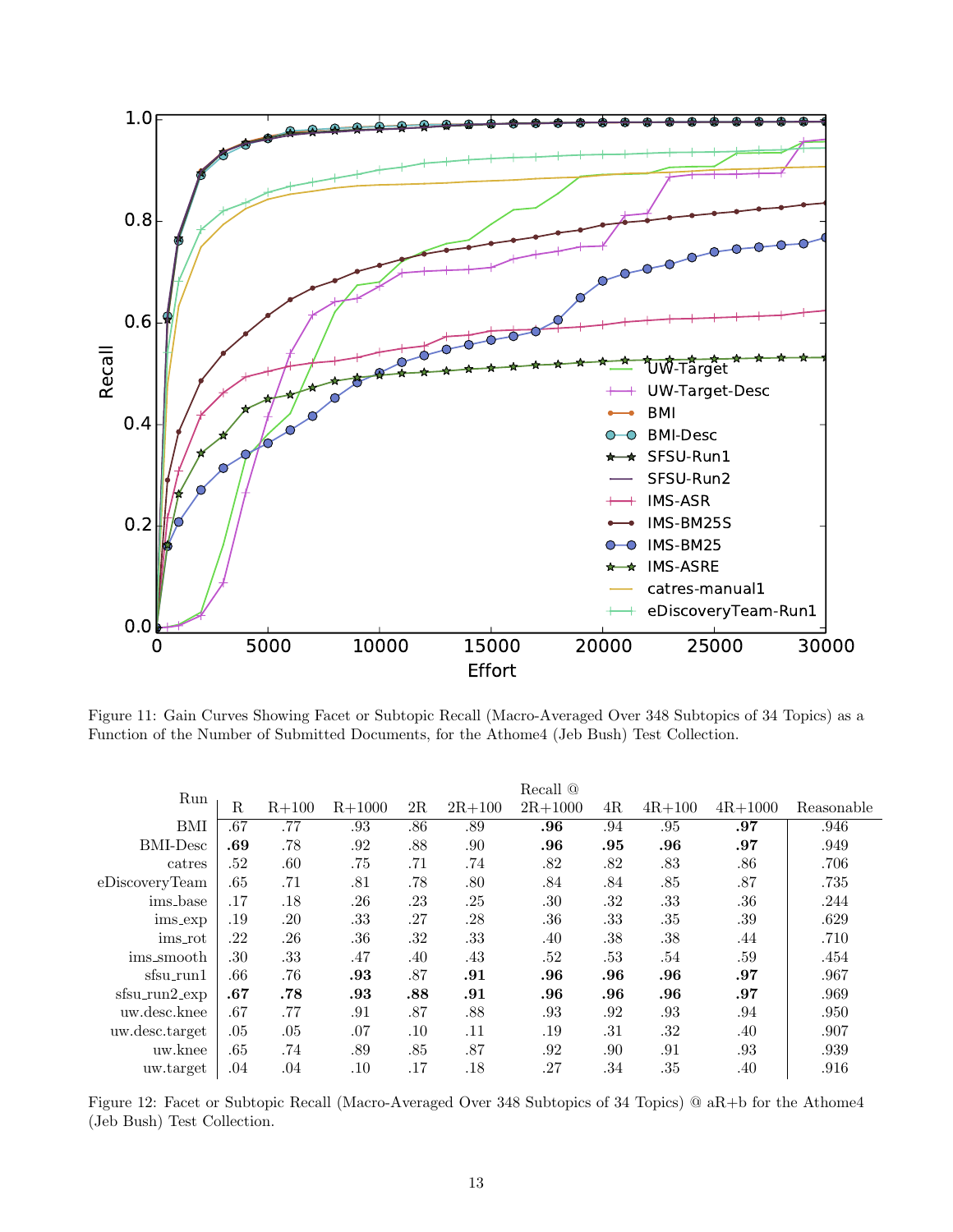<span id="page-13-0"></span>![](_page_13_Figure_0.jpeg)

Figure 13: Gain Curves Showing Recall According to the Majority Vote of the Three Secondary Assessors (Averaged Over 34 Topics) as a Function of the Number of Submitted Documents, for the Athome4 (Jeb Bush) Test Collection.

<span id="page-13-1"></span>

|                      |     |           |          |     |            | Recall @    |     |            |             |            |
|----------------------|-----|-----------|----------|-----|------------|-------------|-----|------------|-------------|------------|
| Run                  | R   | $R + 100$ | $R+1000$ | 2R  | $2R + 100$ | $2R + 1000$ | 4R  | $4R + 100$ | $4R + 1000$ | Reasonable |
| BMI                  | .59 | .68       | .86      | .74 | .79        | .88         | .83 | .83        | .92         | .883       |
| <b>BMI-Desc</b>      | .62 | .70       | .85      | .76 | .79        | .89         | .85 | .87        | .92         | .862       |
| catres               | .51 | .61       | .73      | .68 | .72        | .75         | .74 | .76        | .76         | .709       |
| eDiscovery           | .66 | .73       | .77      | .75 | .76        | .79         | .79 | .79        | .81         | .742       |
| ims_base             | .13 | .14       | .22      | .20 | .20        | .24         | .24 | .25        | .27         | .200       |
| ims_exp              | .20 | .24       | .35      | .29 | .31        | .37         | .35 | .36        | .41         | .555       |
| ims_rot              | .19 | .24       | .33      | .26 | .28        | .35         | .32 | .32        | .40         | .728       |
| ims_smooth           | .32 | .37       | .52      | .41 | .46        | .55         | .52 | .53        | .59         | .485       |
| sfsu_run1            | .61 | .71       | .85      | .73 | .79        | .87         | .86 | .87        | .90         | .895       |
| $s$ fsu_run $2$ _exp | .61 | .74       | .89      | .76 | .81        | .91         | .82 | .84        | .91         | .912       |
| uw.desc.knee         | .63 | .72       | .84      | .74 | .79        | .86         | .83 | .84        | .86         | .861       |
| uw.desc.target       | .09 | .09       | $.10\,$  | .11 | .11        | $.16\,$     | .20 | .21        | .29         | .825       |
| uw.knee              | .58 | .66       | .81      | .71 | .77        | .85         | .80 | .81        | .86         | .860       |
| uw.target            | .03 | .03       | $.10\,$  | .13 | .13        | .17         | .20 | .20        | $.26\,$     | .856       |

Figure 14: Recall @ aR+b for the Majority Vote of Three Secondary Assessors, for the Athome4 (Jeb Bush) Test Collection.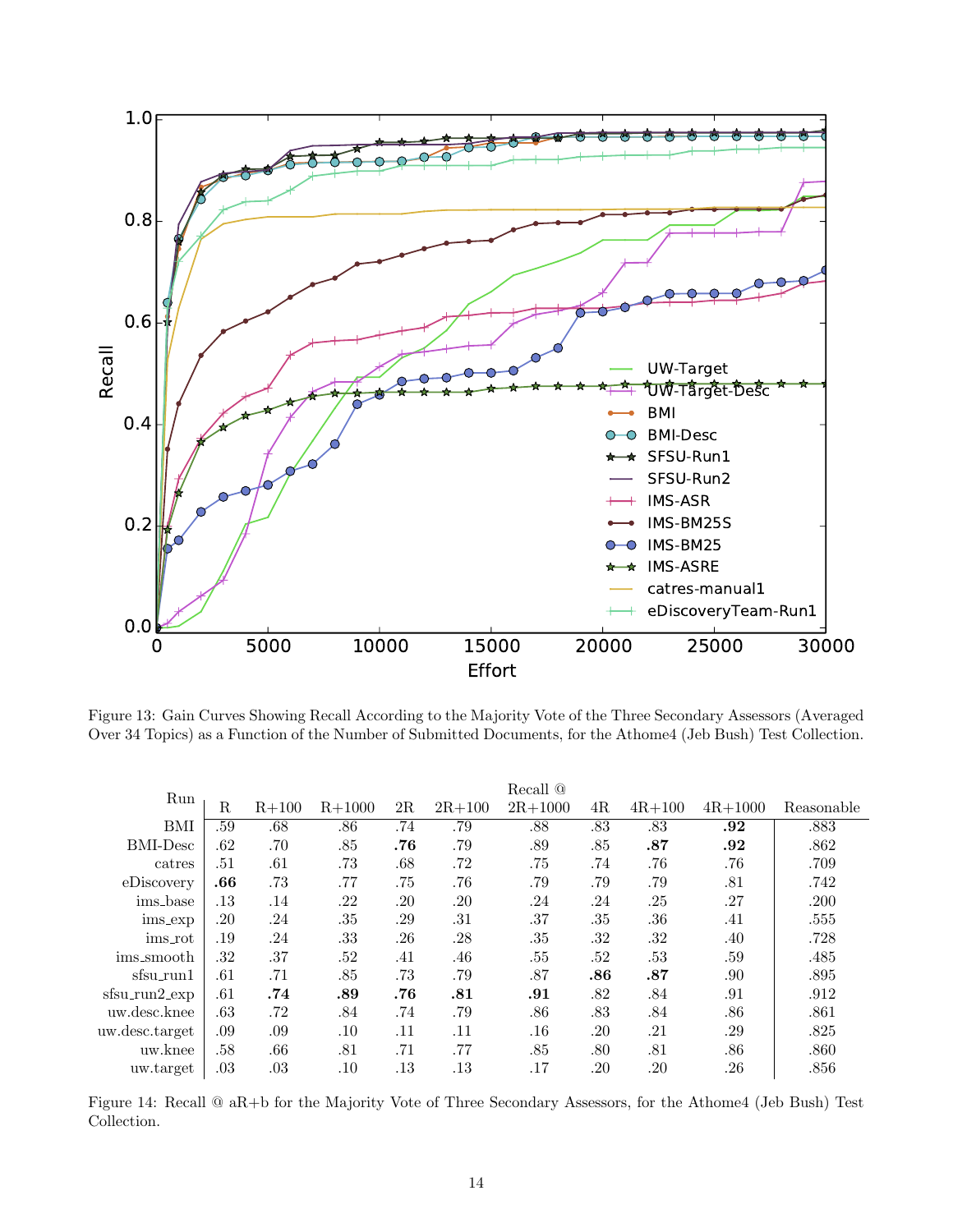![](_page_14_Figure_0.jpeg)

Figure 15: Gain Curves Showing Recall According to the First of Three Secondary Assessors (Averaged Over 34 Topics) as a Function of the Number of Submitted Documents, for the Athome4 (Jeb Bush) Test Collection.

| Run                  |             |           |          |         |            | Recall @    |     |            |             |            |
|----------------------|-------------|-----------|----------|---------|------------|-------------|-----|------------|-------------|------------|
|                      | $\mathbf R$ | $R + 100$ | $R+1000$ | 2R      | $2R + 100$ | $2R + 1000$ | 4R  | $4R + 100$ | $4R + 1000$ | Reasonable |
| BMI                  | .47         | .55       | .71      | .62     | .64        | .74         | .70 | .70        | .76         | .733       |
| <b>BMI-Desc</b>      | .48         | .52       | .67      | $.60\,$ | .63        | .71         | .70 | .71        | .73         | .721       |
| catres               | .39         | .50       | .57      | .53     | .57        | .62         | .62 | .62        | .63         | .572       |
| eDiscoveryTeam       | .52         | .57       | .63      | .60     | .60        | .64         | .64 | .65        | .69         | .604       |
| ims_base             | .13         | .13       | .20      | .18     | .18        | .24         | .22 | .23        | .26         | .181       |
| ims_exp              | .18         | .21       | .29      | .24     | .26        | .30         | .30 | .31        | .34         | .464       |
| ims_rot              | .19         | .23       | .30      | $.26\,$ | .26        | .31         | .29 | .30        | .35         | .621       |
| ims_smooth           | .26         | .30       | .41      | .33     | $.36\,$    | .45         | .41 | .42        | .49         | .375       |
| sfsu_run1            | .48         | .54       | .68      | .59     | .62        | .73         | .71 | .72        | .75         | .736       |
| $s$ fsu_run $2$ _exp | .49         | .57       | .68      | .64     | .65        | .73         | .72 | .73        | .75         | .737       |
| uw.desc.knee         | .49         | .55       | .64      | .59     | .62        | .67         | .66 | .66        | .67         | .700       |
| uw.desc.target       | .09         | .09       | .09      | .11     | .11        | .15         | .17 | .19        | .26         | .729       |
| uw.knee              | .46         | .53       | .66      | .59     | .63        | .70         | .67 | .67        | .70         | .735       |
| uw.target            | .03         | .03       | .09      | .12     | .12        | .16         | .18 | .18        | .22         | .681       |

Figure 16: Recall @ aR+b for the First of Three Secondary Assessors, for the Athome4 (Jeb Bush) Test Collection.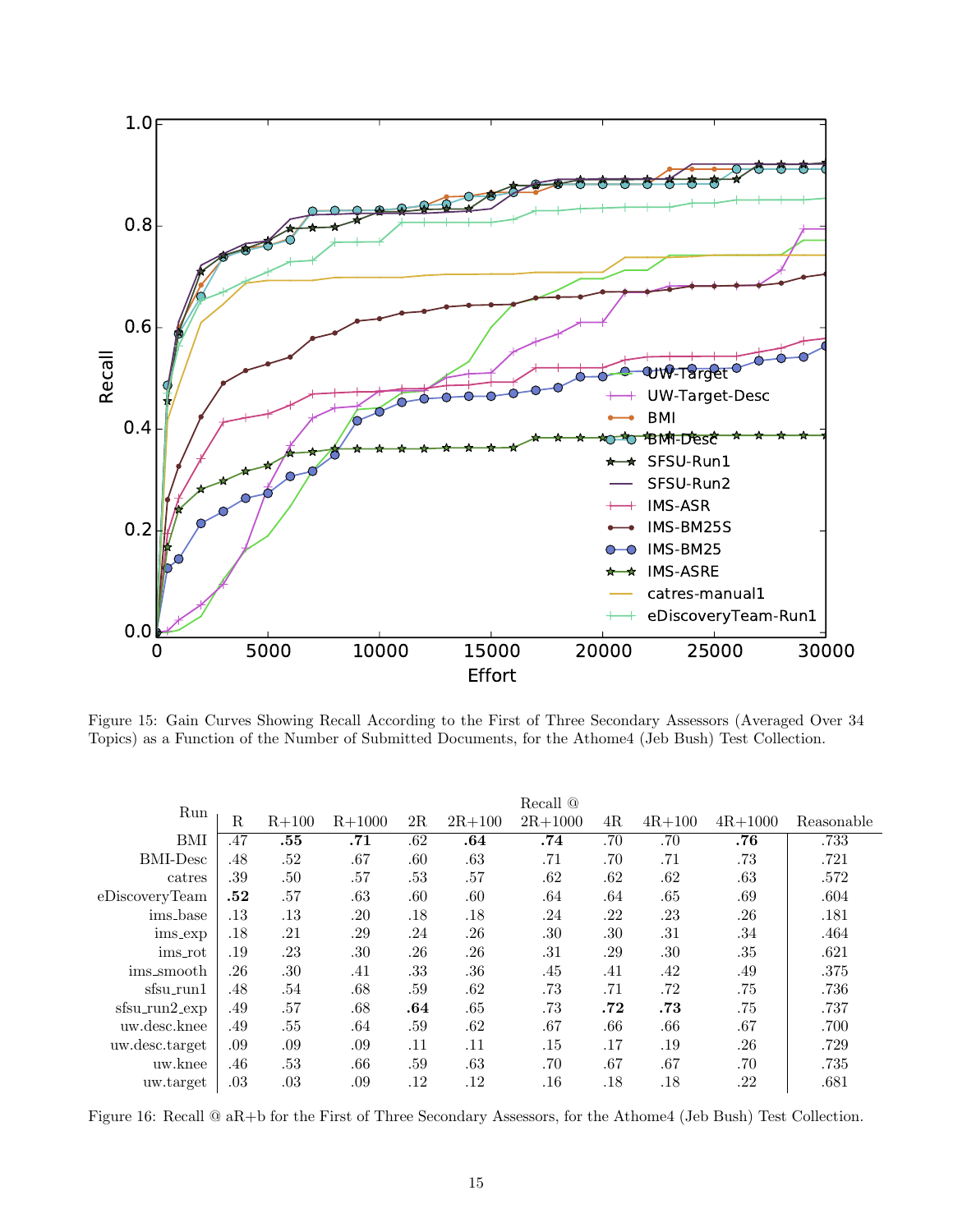![](_page_15_Figure_0.jpeg)

Figure 17: Gain Curves Showing Recall According to the Second of Three Secondary Assessors (Averaged Over 34 Topics) as a Function of the Number of Submitted Documents, for the Athome4 (Jeb Bush) Test Collection.

|                      |             |           |          |         |            | Recall $@$  |     |            |             |            |
|----------------------|-------------|-----------|----------|---------|------------|-------------|-----|------------|-------------|------------|
| Run                  | $\mathbf R$ | $R + 100$ | $R+1000$ | 2R      | $2R + 100$ | $2R + 1000$ | 4R  | $4R + 100$ | $4R + 1000$ | Reasonable |
| BMI                  | .47         | .52       | .69      | .57     | .60        | .73         | .65 | .67        | .76         | .717       |
| <b>BMI-Desc</b>      | .49         | .54       | .69      | $.60\,$ | .63        | .74         | .69 | .72        | .77         | .701       |
| catres               | .39         | .47       | .58      | .52     | .56        | .59         | .60 | .61        | .61         | .565       |
| eDiscoveryTeam       | .51         | .57       | .63      | .61     | .61        | .64         | .64 | .64        | .65         | .579       |
| ims_base             | .12         | .12       | .20      | .17     | .18        | .22         | .22 | .23        | .26         | .191       |
| ims_exp              | .16         | .18       | .30      | .23     | .24        | .32         | .27 | .27        | .35         | .511       |
| ims_rot              | .14         | .18       | .26      | .18     | .20        | .27         | .24 | .24        | .31         | .594       |
| ims_smooth           | .28         | .33       | .43      | .35     | .40        | .46         | .43 | .43        | .52         | .404       |
| sfsu_run1            | .49         | .56       | .66      | .58     | .63        | .69         | .69 | .69        | .75         | .710       |
| $s$ fsu_run $2$ _exp | .50         | .58       | .68      | .61     | .64        | .71         | .67 | .68        | .75         | .726       |
| uw.desc.knee         | .50         | .56       | .67      | .61     | .65        | .71         | .67 | .68        | .71         | .713       |
| uw.desc.target       | .06         | .06       | .07      | .07     | .07        | .10         | .14 | .15        | .25         | .705       |
| uw.knee              | .48         | .52       | .67      | .58     | .62        | .72         | .65 | .66        | .73         | .734       |
| uw.target            | .02         | .02       | .08      | .08     | .08        | .11         | .17 | .17        | .23         | .694       |

Figure 18: Recall @ aR+b for the Second of Three Secondary Assessors, for the Athome4 (Jeb Bush) Test Collection.